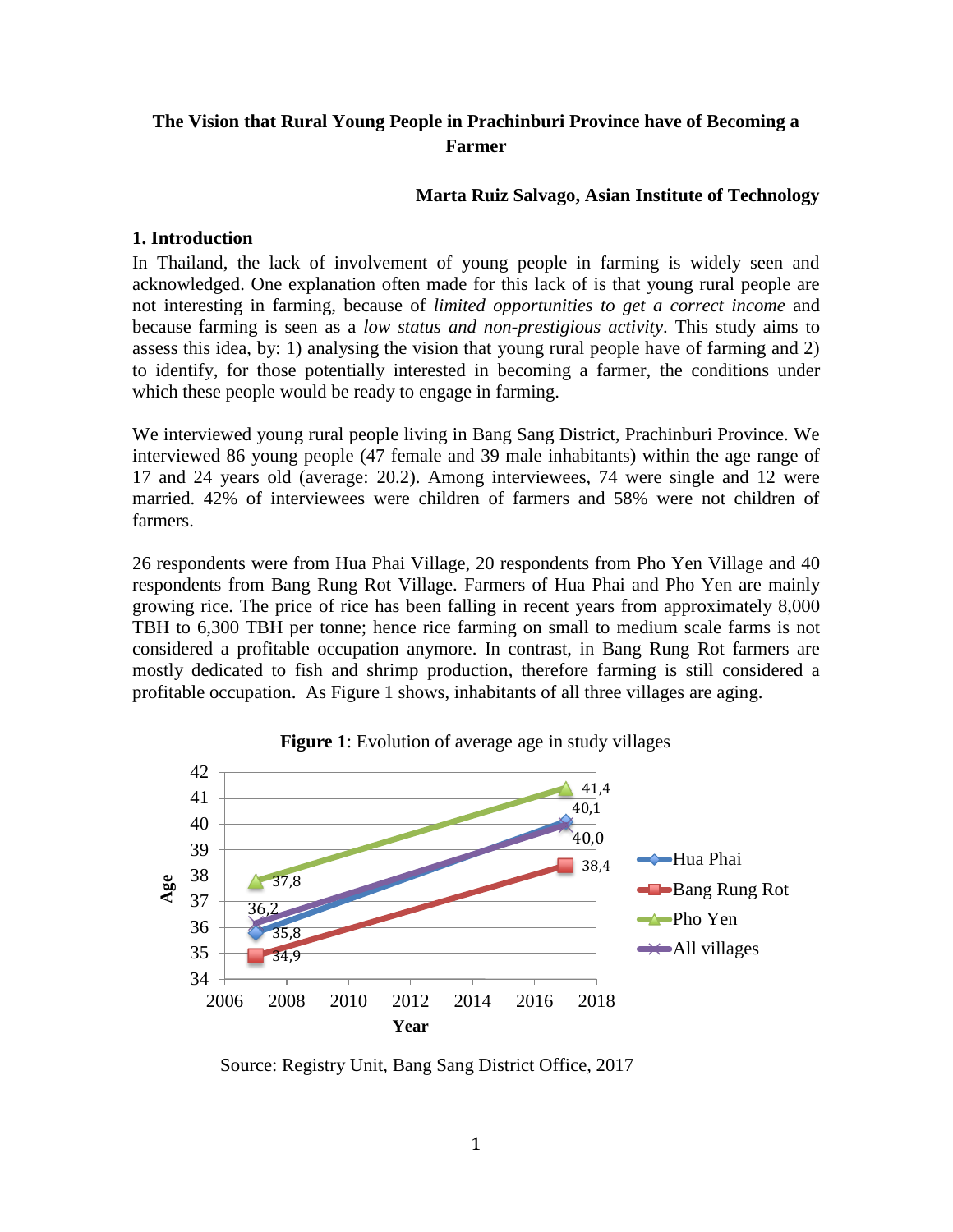#### **2. Results**

Figure 2 compares three elements: 1) young people's current involvement in farming; 2) their plan to engage in farming in the future; 3) their predisposition to become a farmer if they could have the farm of their dream.

#### *Current involvement in farming*

Interviewed *young people are currently not much involved in farming*: only 7% do farming as their main occupation, and 24% do it as a secondary occupation. Two thirds of the latter are living in Bang Rung Rot and help their parents to breed fish and shrimp. In the villages of from Hua Phai and Pho Yen, which are mostly dedicated to rice farming, only 3 young people help their parents. They help their parents on the farm but they do no necessary get parts of the benefits or do not hold decision-making power. Moreover, none of the respondents chose agriculture or any related discipline as field of study. Two main explanations may be provided: 1) they preferred to study disciplines that would open up them opportunities in the future outside farming; 2) they consider that the knowledge proposed in agricultural colleges is not the one they would need to start farming.





Among all respondents, 38% have no farming experience whatsoever and 42% of them are children of farmers (part of the 69% of young people that are currently not engaged in farming had helped their parents in the past). Out of the 86 interviews, 40 young people believe their parents do not want them to become farmers. The parents of the 17 young people who are encouraged to do farming are mainly fish and shrimp farmers (10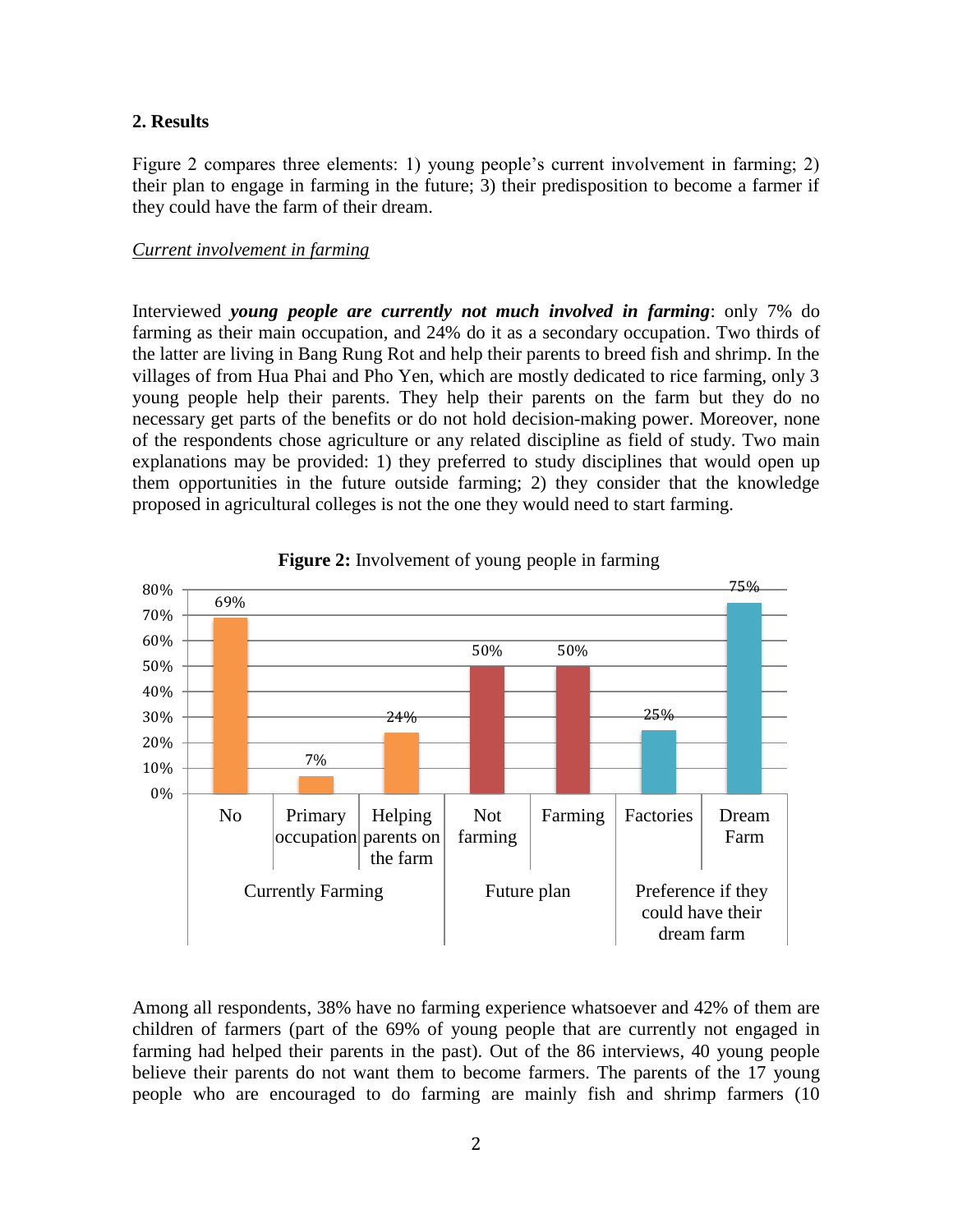respondents), they grow rice plus fish and shrimp (2 respondents) and only 3 are children of rice farmers. The average land size of the parents who encourage their children to do farming is 48 rai. This is above the average land size of the parents of interviews, which is 31.9 rai.

## *Future plan*

*Half of the respondents plan to become farmers in the future.* Among those who plan to do faming 72% wants to take over their parents farm and 28% who plan to start on their own. Moreover, 58% of those who plan to do farming want to become a fulltime farmer and 42% plan to do it as a secondary occupation.

Those whose parents are farmers and are dedicated to profitable crops (fish and shrimp) are more willing to get involved in agriculture (85% of fish and shrimp farmer's children). On the other hand, those whose parents' farm are not economically satisfactory (54% of rice farmer's children), whose parents have no land (71% of landless' children), or whose parents are not farmers (70% of non-farmer's children), do not consider becoming farmers in the future. Young people's future plan and involvement in agriculture relies thus on their parents' legacy and the potential to inherit a profitable farm or not.

## *If it was possible to start on the farm of their dreams*

We asked young people to imagine what could be the farm of their dreams, that is to say, the farm that they would like to do if they had no constraints in terms of accessing land, capital, etc. Young people's dream farms are diverse: some wanted to have a farm with multiple productions (5 respondents), fruits and vegetables (7 respondents), fish and shrimp (5 respondents), chicken farm (2 respondents), and some even mentioned rice (7 respondents). Some other would like to continue their parents' farm (6 respondents), adding new crops (2) or expanding the land (9).

We then asked them whether they would be ready to become farmer in such a "dream farm", or whether they would still prefer to work in factories. Among interviewees, *75% said they would prefer to work in the dream farm rather than in factories.* Indeed, they consider that agriculture provides a higher quality of life and better working conditions; they have more independence and free time, and can stay at home with their families. Therefore it is their perception on farming based on their current situation and parent's experience, and the potential of inheriting a profitable farm (fish and shrimp) that pull young people's interest back, and push them to the growing sector in the area, industries.

For those that would be ready to farm their dream farm, we asked them what they would expect in terms of government support (Figure 3). Somewhat surprisingly, young people ranked knowledge support as more important than land access.